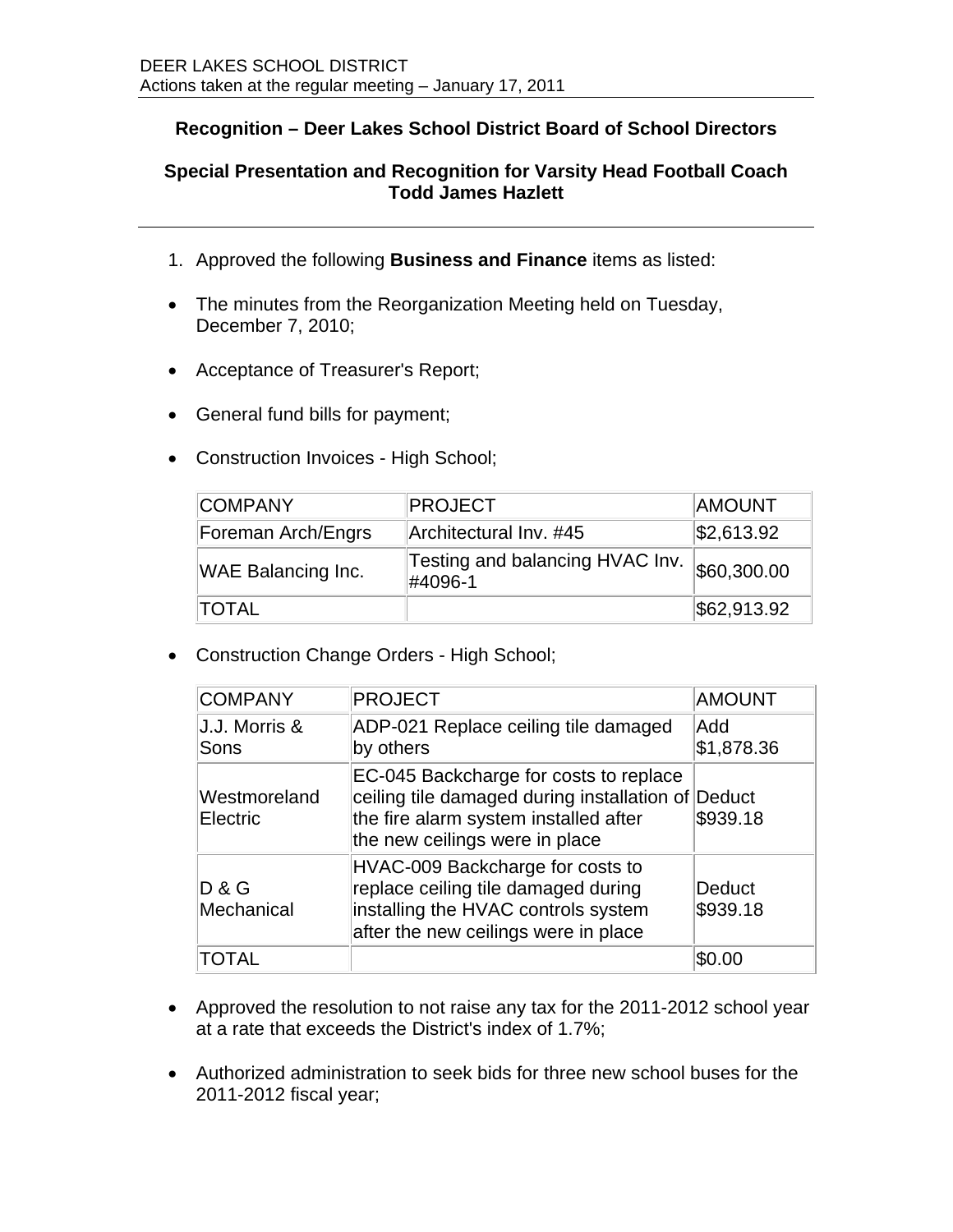- Acknowledged the Frazer Township appointment of Debra L. Bajack as the real estate tax collector in Frazer Township;
- Approved a five year contract with Consolidated Communications for phone and wide area network circuits. The contract calls for monthly prediscount payments of \$10,153.55 and will be in effect from July 1, 2011 to June 30, 2016. This represents no increase in service or price. Our current discount is 43%;
- Approved the architectural services agreement with HHSDR Architects/Engineers for new parking lot and asphalt resurfacing work to be based on hourly rates with a not to exceed total of \$84,000;
- Approved to apply to the Department of Education for approval of the plans and specifications for paving/resurfacing at the East Union Intermediate, Curtisville Primary and Middle School sites as nonreimbursable construction projects (form PDE-3074(a);
- Accepted the proposal from PSI, Inc. for geotechnical services for the new parking lot at East Union for \$5,408.50;
- Accepted the proposal from Hampton Technical Associates, Inc. for survey work at the Middle School and East Union Intermediate Center for \$11,180.
- 2. Approved the following **Education and Policy** items as listed:
- Workshops:
- $\checkmark$  James Schweinberg to attend the national Association for Supervision and Curriculum Development conference held in San Francisco, California from March 26-28, 2011 at a cost not to exceed \$2,943.00. This is per the Act 93 agreement.
- $\checkmark$  Dr. Thomas Lesniewski, Lisa Huerbin, and Shauna Brown to attend the 2011 PMSA Professional Development Institute in Lancaster, PA on March 6, 7, & 8, 2011 at costs not to exceed \$823, \$543, and 325, respectively, plus the cost of substitute teachers.
- $\checkmark$  Daniel O'Neil to attend the Pennsylvania State Athletic Directors Association Conference in Hershey, PA, from March 22 - 25, 2011, sponsored by PSADA at a cost not to exceed \$620.
- $\checkmark$  Dr. Janet R. Ciramella, Linell M. Cagno and Lisa Jamison to attend Pennsylvania Association Federal Program Coordinators conference in Seven Springs, PA from April 3 - 6, 2011 at a cost not to exceed \$802 for Dr. Ciramella and \$395 each for Mrs. Cagno and Mrs. Jamison.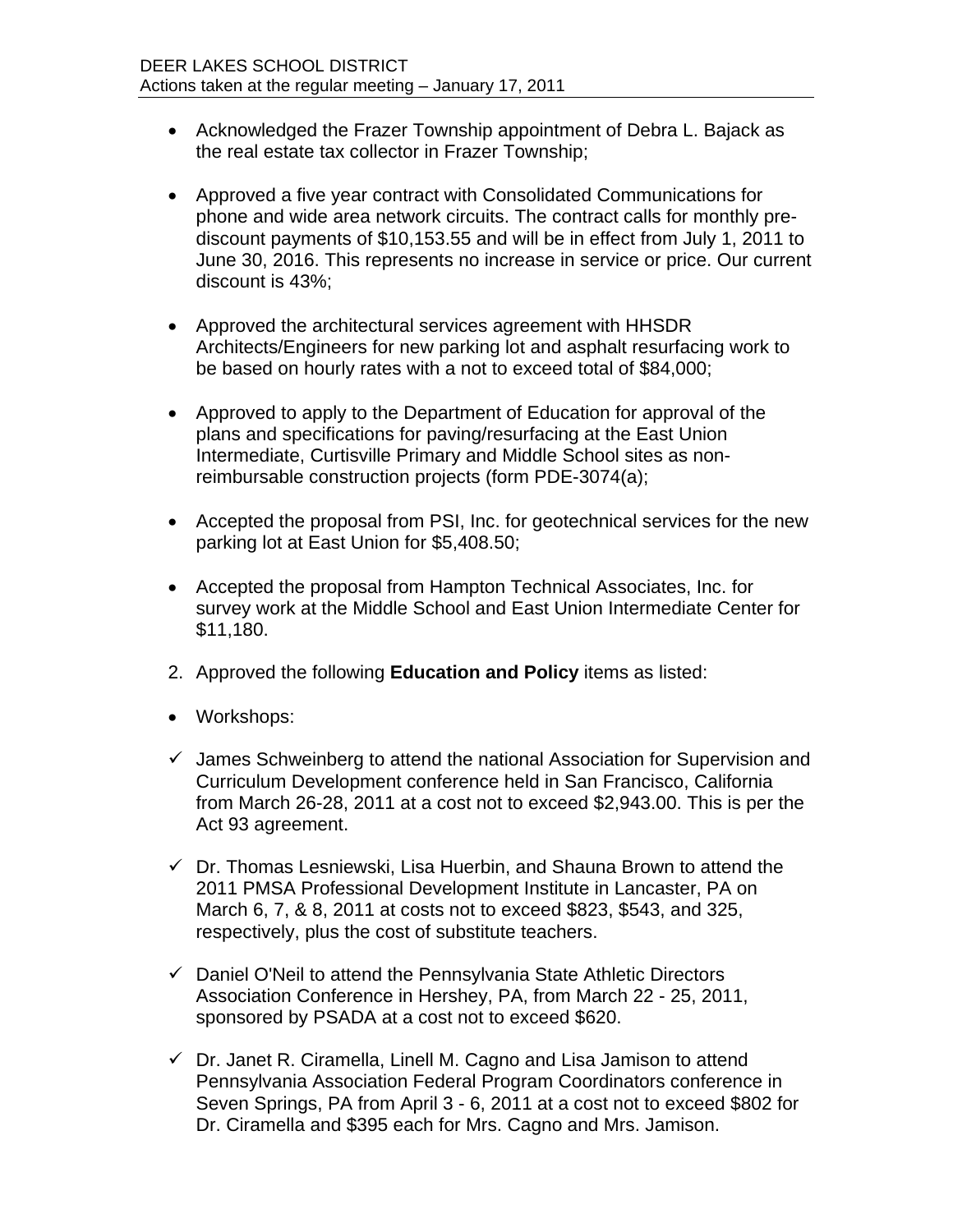- $\checkmark$  Joan Trimble to attend Best Young Adult Books of the Decade and How to Use Them in Your Program (Grades 6 - 12) at the Four Points Sheraton, sponsored by the Bureau of Education & Research at a cost not to exceed \$199 plus the cost of a substitute librarian;
- Approved Winter Guard to attend the Winter Guard International Regional Competition in Dayton, Ohio on March 4 (departing after school) - 5, 2011. There will be no cost to the District;
- Approved a trip to France for high school students and adults in 2012;
- Approved English 9 labs;
- Approved an AP World History Course;
- Approved a 10 week tutorial program at East Union Intermediate Center at a cost of \$750 to begin in February 2011;
- Approved a contract with PSBA to develop an up-to-date Policy Manual at a cost of \$7,500;
- Approved a contract with PSBA to put the Policy Manual on the web site at a cost of \$2,000;
- Approved Mission Vision to hold a free clinic at the Middle School on February 28, 2011;
- Approved John Baker, Yvette Beck, Bill Hribar, Autumn Weleski and the Deer Lakes Ski Club (6th through 12th grade students) to take field trips as presented for the 2010-2011 school year: January 7, 13, 21, 28, February 4, 11, 17, 25 and March 4, 2011;
- Approval of student teachers and interns as follows:
- $\checkmark$  Jenna Fox Huffley, La Roche College, to student teach with Karen Vandenbord from February 28, 2011 for 8 weeks;
- $\checkmark$  Christopher Hofstetter, IUP, to student teach with William Pazman from January 18 to March 11, 2011 and Christy Culp from March 14 to May 6, 2011;
- $\checkmark$  Caitlin Hoffmann, Point Park University majoring in Broadcast Journalism, to intern with Mandy Beck for a required 200 hours beginning January 19, 2011 to April 2011;